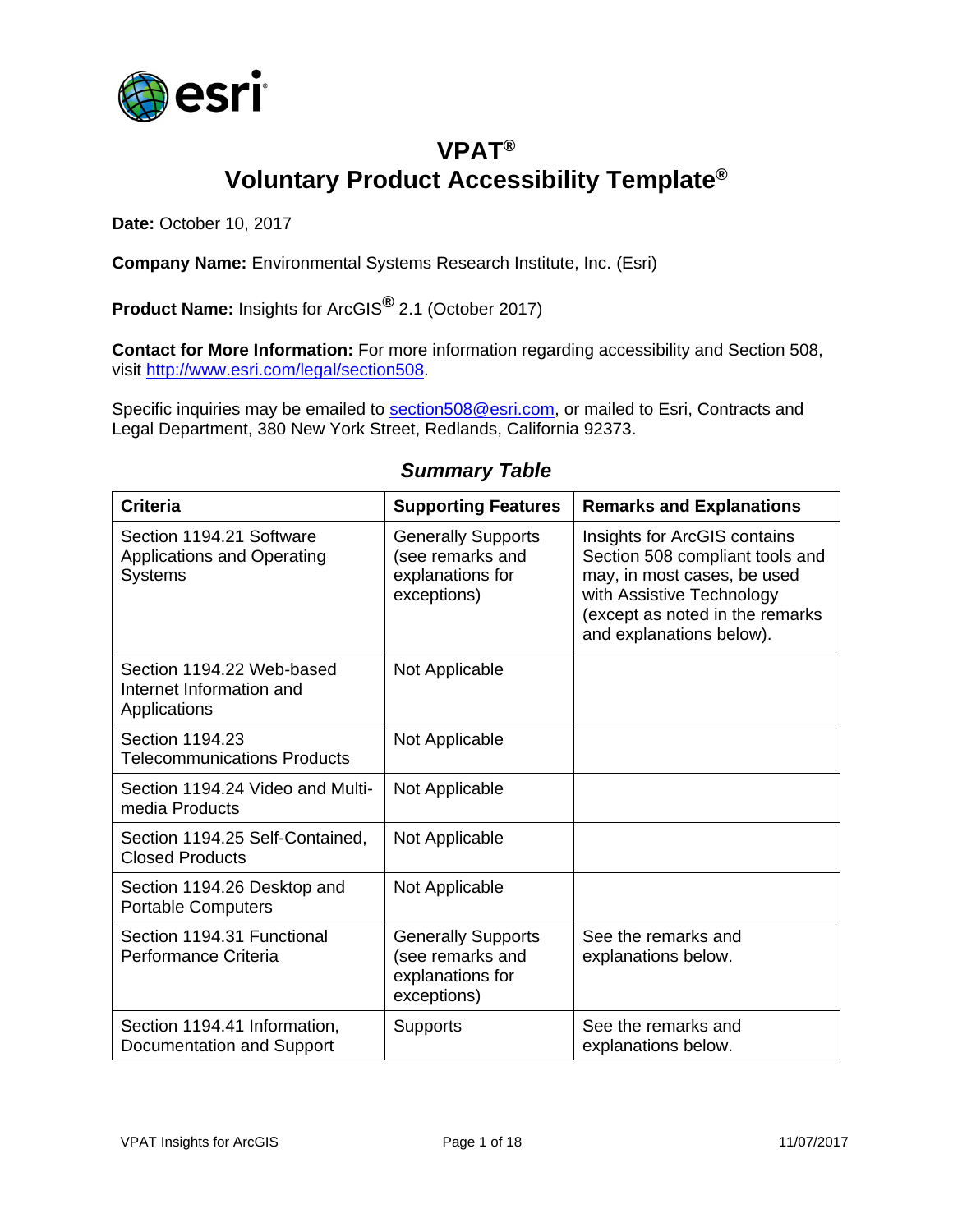| <b>Criteria</b>                                                                                                                                                                                                                                                                                                                                                                                                                                                                                                                                                                                         | <b>Supporting Features</b>                                           | <b>Remarks and Explanations</b>                                                                                                                                                                                                                                                                                                                                                                                                                          |
|---------------------------------------------------------------------------------------------------------------------------------------------------------------------------------------------------------------------------------------------------------------------------------------------------------------------------------------------------------------------------------------------------------------------------------------------------------------------------------------------------------------------------------------------------------------------------------------------------------|----------------------------------------------------------------------|----------------------------------------------------------------------------------------------------------------------------------------------------------------------------------------------------------------------------------------------------------------------------------------------------------------------------------------------------------------------------------------------------------------------------------------------------------|
| (a) When software is designed to<br>run on a system that has a<br>keyboard, product functions shall<br>be executable from a keyboard<br>where the function itself or the<br>result of performing a function<br>can be discerned textually.                                                                                                                                                                                                                                                                                                                                                              | <b>Supports</b>                                                      | Not all dialogs provide access<br>through keyboard equivalent.<br>Some dialogs do not let the user<br>"tab" through the options on the<br>dialogs from the Keyboard. The<br>mouse must be used.                                                                                                                                                                                                                                                          |
|                                                                                                                                                                                                                                                                                                                                                                                                                                                                                                                                                                                                         |                                                                      | Note: Keyboard alternatives are<br>required only when the function<br>or result can be represented<br>with words. Insights for ArcGIS<br>contains geographic information<br>system (GIS) technology that<br>captures, manages, and<br>analyzes data through digital<br>maps. Many GIS functions (such<br>as drawing lines on the screen)<br>cannon be represented with<br>words and, therefore, no<br>keyboard equivalent exists for<br>these functions. |
| (b) Applications shall not disrupt<br>or disable activated features of<br>other products that are identified<br>as accessibility features, where<br>those features are developed and<br>documented according to<br>industry standards. Applications<br>also shall not disrupt or disable<br>activated features of any<br>operating system that are<br>identified as accessibility features<br>where the application<br>programming interface for those<br>accessibility features has been<br>documented by the manufacturer<br>of the operating system and is<br>available to the product<br>developer. | Supports                                                             |                                                                                                                                                                                                                                                                                                                                                                                                                                                          |
| (c) A well-defined on-screen<br>indication of the current focus<br>shall be provided that moves<br>among interactive interface<br>elements as the input focus<br>changes. The focus shall be<br>programmatically exposed so                                                                                                                                                                                                                                                                                                                                                                             | Supports when<br>combined with<br>compatible Assistive<br>Technology |                                                                                                                                                                                                                                                                                                                                                                                                                                                          |

# *Section 1194.21 Software Applications and Operating Systems – Detail*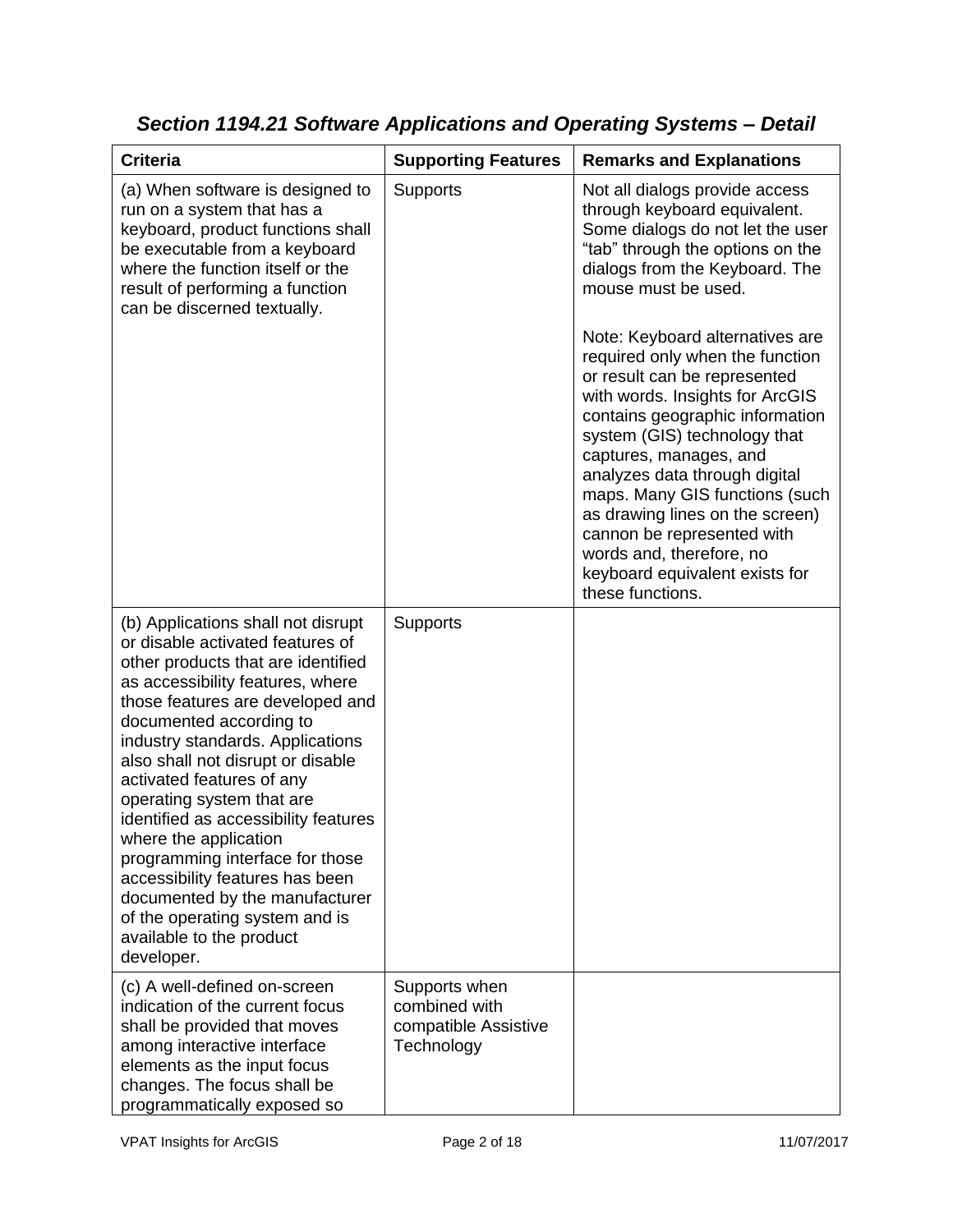| that Assistive Technology can<br>track focus and focus changes.                                                                                                                                                                                                                                            |                             |                                                                                                                                                                                                                                                   |
|------------------------------------------------------------------------------------------------------------------------------------------------------------------------------------------------------------------------------------------------------------------------------------------------------------|-----------------------------|---------------------------------------------------------------------------------------------------------------------------------------------------------------------------------------------------------------------------------------------------|
| (d) Sufficient information about a<br>user interface element including<br>the identity, operation and state<br>of the element shall be available<br>to Assistive Technology. When<br>an image represents a program<br>element, the information<br>conveyed by the image must also<br>be available in text. | Supports with<br>Exceptions | Because of the dynamic and<br>customizable nature of items in<br>Insights for ArcGIS it may not<br>provide sufficient information<br>about the user interface<br>elements to be reliably use with<br>some Assistive Technology (e.g.<br>Narrator) |
| (e) When bitmap images are<br>used to identify controls, status<br>indicators, or other programmatic<br>elements, the meaning assigned<br>to those images shall be<br>consistent throughout an<br>application's performance.                                                                               | Supports                    |                                                                                                                                                                                                                                                   |
| (f) Textual information shall be<br>provided through operating<br>system functions for displaying<br>text. The minimum information<br>that shall be made available is<br>text content, text input caret<br>location, and text attributes.                                                                  | Supports                    |                                                                                                                                                                                                                                                   |
| (g) Applications shall not override<br>user selected contrast and color<br>selections and other individual<br>display attributes.                                                                                                                                                                          | Does not support            | Insights for ArcGIS does not yet<br>allow the user to change fonts,<br>colors, or contrast settings.<br>When possible, the default fonts,<br>colors, and color contrast have<br>been verified to meet WCAG 2.0<br>criteria.                       |
| (h) When animation is displayed,<br>the information shall be<br>displayable in at least one non-<br>animated presentation mode at<br>the option of the user.                                                                                                                                               | Supports                    |                                                                                                                                                                                                                                                   |
| (i) Color coding shall not be used<br>as the only means of conveying<br>information, indicating an action,<br>prompting a response, or<br>distinguishing a visual element.                                                                                                                                 | Supports                    |                                                                                                                                                                                                                                                   |
| (j) When a product permits a user<br>to adjust color and contrast<br>settings, a variety of color<br>selections capable of producing a                                                                                                                                                                     | Does not support            | Insights for ArcGIS does not yet<br>allow the user to change fonts,<br>colors, or contrast settings.<br>When possible the default fonts,<br>colors, and color contrast have                                                                       |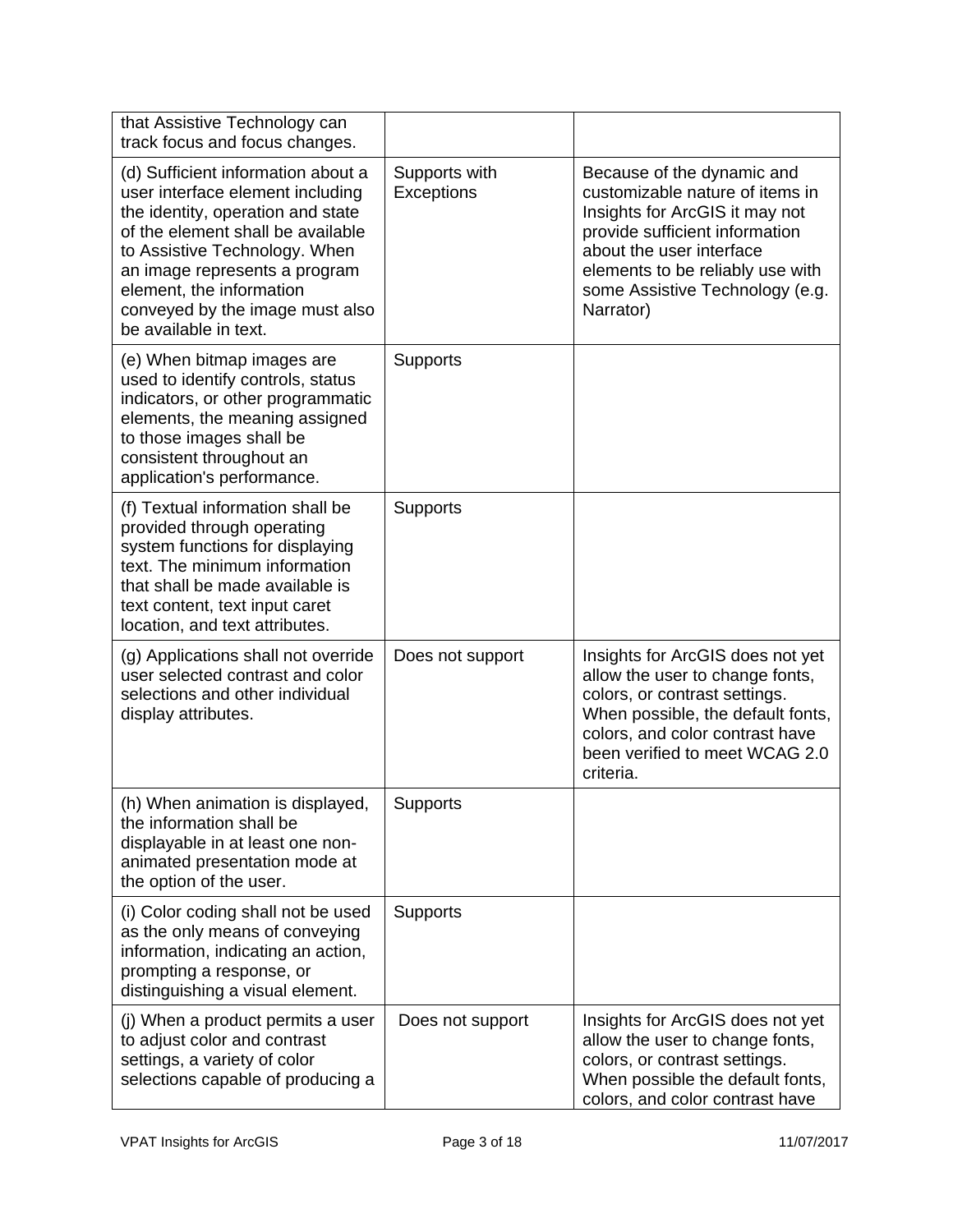| range of contrast levels shall be<br>provided.                                                                                                                                                                                                                      |                                                                      | been verified to meet WCAG 2.0<br>criteria. |
|---------------------------------------------------------------------------------------------------------------------------------------------------------------------------------------------------------------------------------------------------------------------|----------------------------------------------------------------------|---------------------------------------------|
| (k) Software shall not use<br>flashing or blinking text, objects,<br>or other elements having a flash<br>or blink frequency greater than 2<br>Hz and lower than 55 Hz.                                                                                              | <b>Supports</b>                                                      |                                             |
| (I) When electronic forms are<br>used, the form shall allow people<br>using Assistive Technology to<br>access the information, field<br>elements, and functionality<br>required for completion and<br>submission of the form, including<br>all directions and cues. | Supports when<br>combined with<br>compatible Assistive<br>Technology |                                             |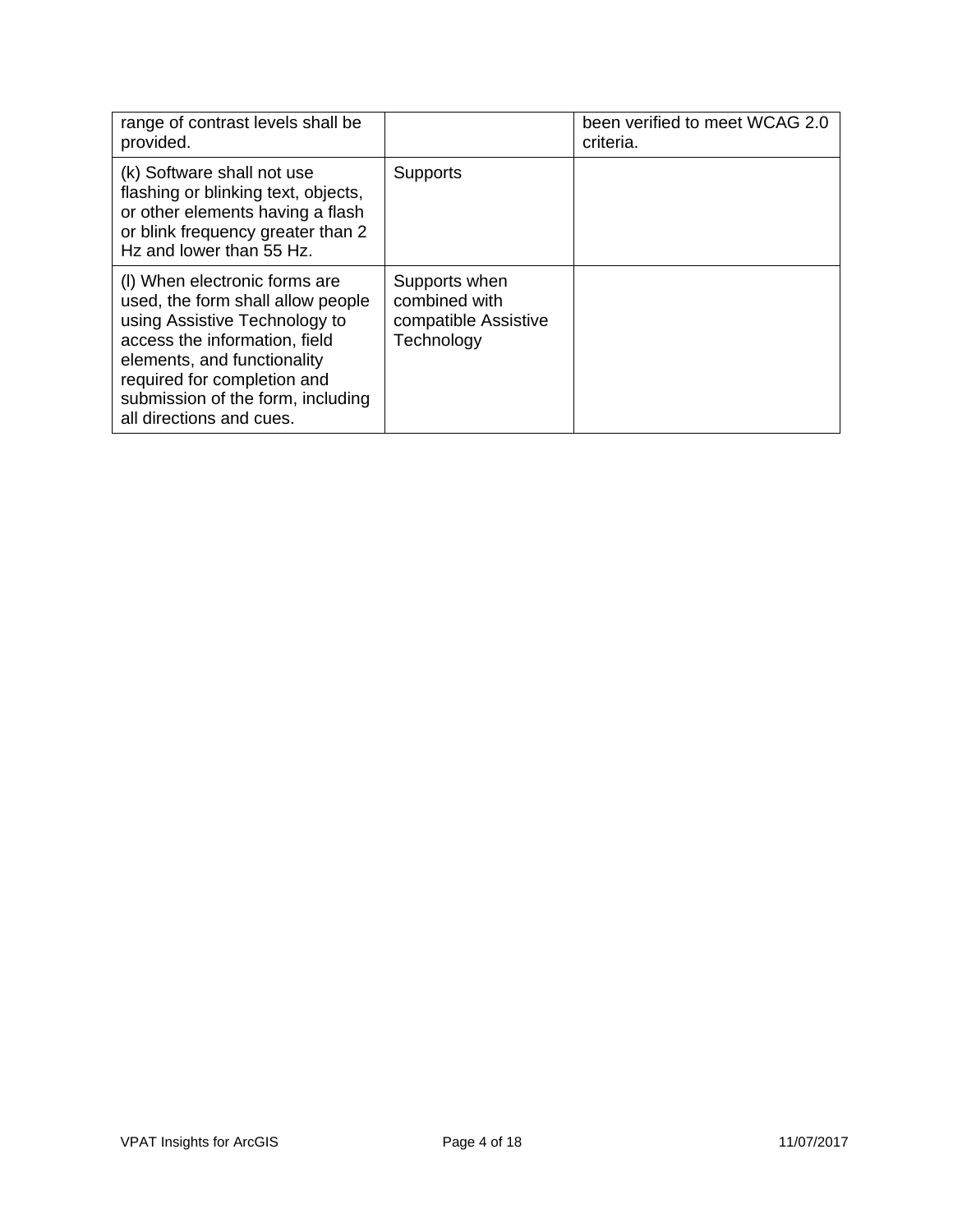| <b>Criteria</b>                                                                                                                                                              | <b>Supporting Features</b> | <b>Remarks and Explanations</b> |
|------------------------------------------------------------------------------------------------------------------------------------------------------------------------------|----------------------------|---------------------------------|
| (a) A text equivalent for every<br>non-text element shall be<br>provided (e.g., via "alt",<br>"longdesc", or in element<br>content).                                         | Not Applicable             |                                 |
| (b) Equivalent alternatives for any<br>multimedia presentation shall be<br>synchronized with the<br>presentation.                                                            | Not Applicable             |                                 |
| (c) Web pages shall be designed<br>so that all information conveyed<br>with color is also available<br>without color, for example from<br>context or markup.                 | Not Applicable             |                                 |
| (d) Documents shall be<br>organized so they are readable<br>without requiring an associated<br>style sheet.                                                                  | Not Applicable             |                                 |
| (e) Redundant text links shall be<br>provided for each active region of<br>a server-side image map.                                                                          | Not Applicable             |                                 |
| (f) Client-side image maps shall<br>be provided instead of server-<br>side image maps except where<br>the regions cannot be defined<br>with an available geometric<br>shape. | Not Applicable             |                                 |
| (g) Row and column headers<br>shall be identified for data tables.                                                                                                           | Not Applicable             |                                 |
| (h) Markup shall be used to<br>associate data cells and header<br>cells for data tables that have two<br>or more logical levels of row or<br>column headers.                 | Not Applicable             |                                 |
| (i) Frames shall be titled with text<br>that facilitates frame identification<br>and navigation.                                                                             | Not Applicable             |                                 |
| (j) Pages shall be designed to<br>avoid causing the screen to<br>flicker with a frequency greater<br>than 2 Hz and lower than 55 Hz.                                         | Not Applicable             |                                 |

*Section 1194.22 Web-based Internet Information and Applications – Detail*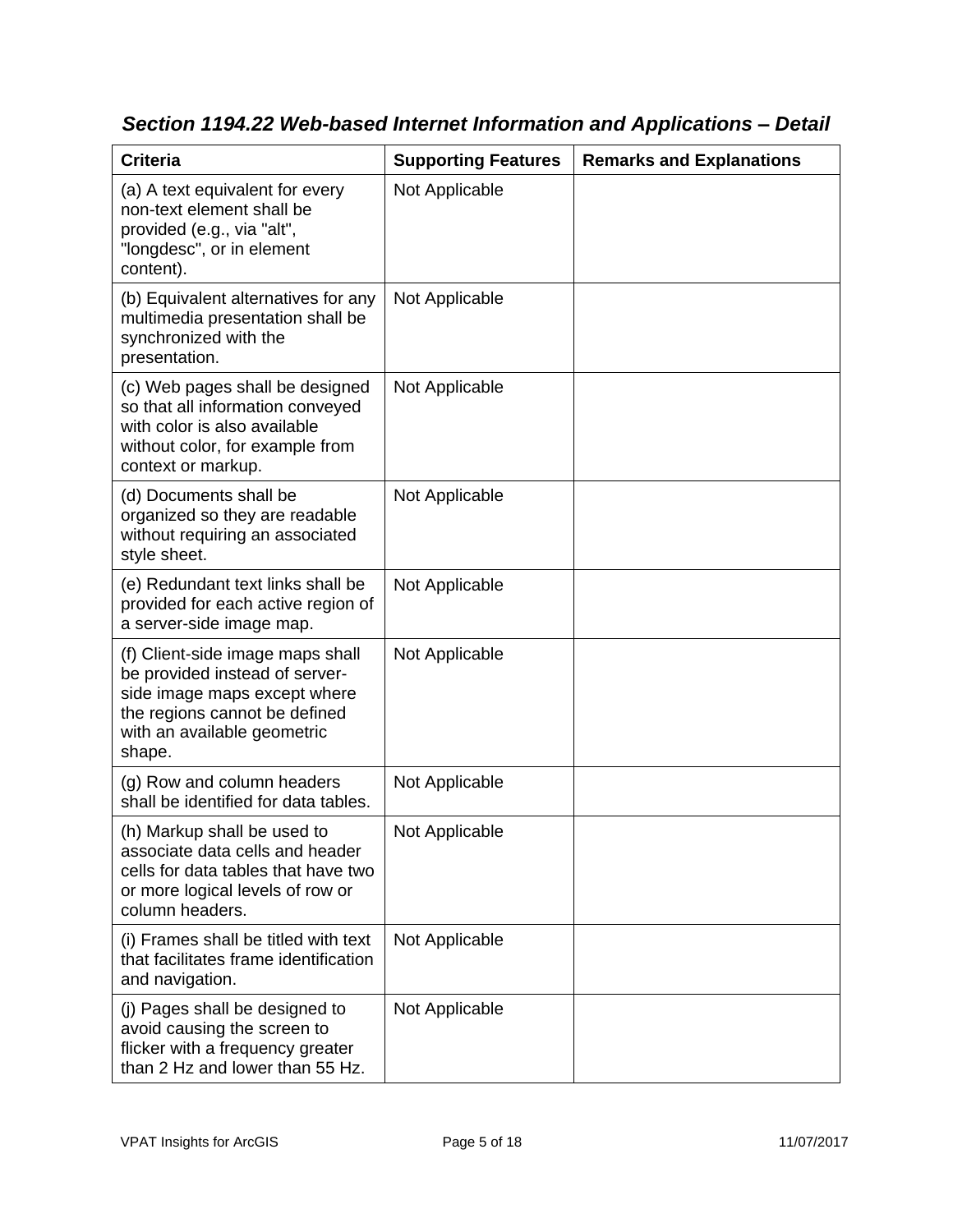| (k) A text-only page, with<br>equivalent information or<br>functionality, shall be provided to<br>make a web site comply with the<br>provisions of this part, when<br>compliance cannot be<br>accomplished in any other way.<br>The content of the text-only page<br>shall be updated whenever the<br>primary page changes. | Not Applicable |  |
|-----------------------------------------------------------------------------------------------------------------------------------------------------------------------------------------------------------------------------------------------------------------------------------------------------------------------------|----------------|--|
| (I) When pages utilize scripting<br>languages to display content, or<br>to create interface elements, the<br>information provided by the script<br>shall be identified with functional<br>text that can be read by Assistive<br>Technology.                                                                                 | Not Applicable |  |
| (m) When a web page requires<br>that an applet, plug-in or other<br>application be present on the<br>client system to interpret page<br>content, the page must provide a<br>link to a plug-in or applet that<br>complies with $§1194.21(a)$<br>through (I).                                                                 | Not Applicable |  |
| (n) When electronic forms are<br>designed to be completed on-<br>line, the form shall allow people<br>using Assistive Technology to<br>access the information, field<br>elements, and functionality<br>required for completion and<br>submission of the form, including<br>all directions and cues.                         | Not Applicable |  |
| (o) A method shall be provided<br>that permits users to skip<br>repetitive navigation links.                                                                                                                                                                                                                                | Not Applicable |  |
| (p) When a timed response is<br>required, the user shall be alerted<br>and given sufficient time to<br>indicate more time is required.                                                                                                                                                                                      | Not Applicable |  |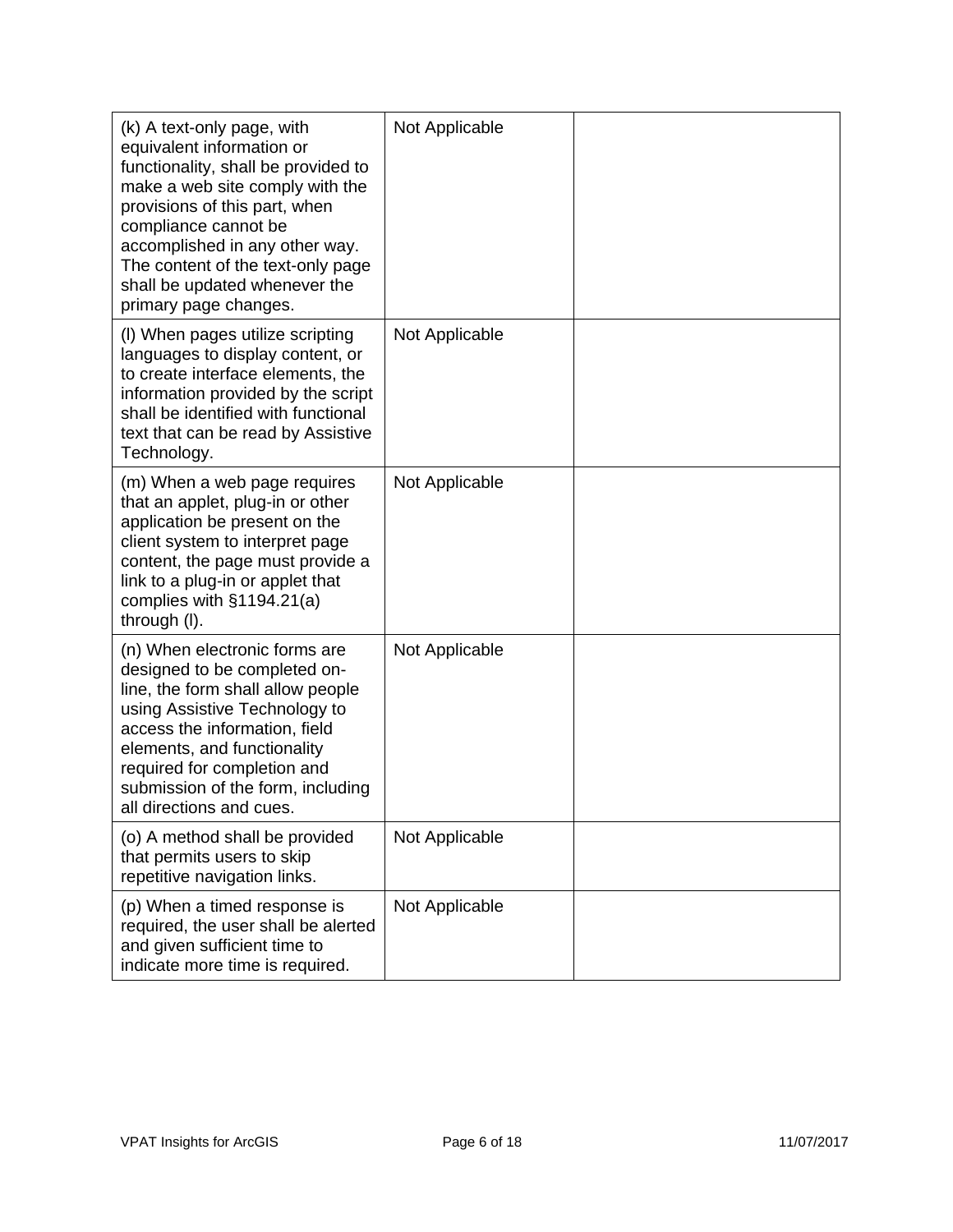| <b>Criteria</b>                                                                                                                                                                                                                                                                                                                                                       | <b>Supporting Features</b> | <b>Remarks and Explanations</b> |
|-----------------------------------------------------------------------------------------------------------------------------------------------------------------------------------------------------------------------------------------------------------------------------------------------------------------------------------------------------------------------|----------------------------|---------------------------------|
| (a) Telecommunications products<br>or systems which provide a<br>function allowing voice<br>communication and which do not<br>themselves provide a TTY<br>functionality shall provide a<br>standard non-acoustic<br>connection point for TTYs.<br>Microphones shall be capable of<br>being turned on and off to allow<br>the user to intermix speech with<br>TTY use. | Not Applicable             |                                 |
| (b) Telecommunications products<br>which include voice<br>communication functionality shall<br>support all commonly used cross-<br>manufacturer non-proprietary<br>standard TTY signal protocols.                                                                                                                                                                     | Not Applicable             |                                 |
| (c) Voice mail, auto-attendant,<br>and interactive voice response<br>telecommunications systems<br>shall be usable by TTY users<br>with their TTYs.                                                                                                                                                                                                                   | Not Applicable             |                                 |
| (d) Voice mail, messaging, auto-<br>attendant, and interactive voice<br>response telecommunications<br>systems that require a response<br>from a user within a time interval,<br>shall give an alert when the time<br>interval is about to run out, and<br>shall provide sufficient time for<br>the user to indicate more time is<br>required.                        | Not Applicable             |                                 |
| (e) Where provided, caller<br>identification and similar<br>telecommunications functions<br>shall also be available for users<br>of TTYs, and for users who<br>cannot see displays.                                                                                                                                                                                   | Not Applicable             |                                 |
| (f) For transmitted voice signals,<br>telecommunications products<br>shall provide a gain adjustable up<br>to a minimum of 20 dB. For<br>incremental volume control, at                                                                                                                                                                                               | Not Applicable             |                                 |

### *Section 1194.23 Telecommunications Products – Detail*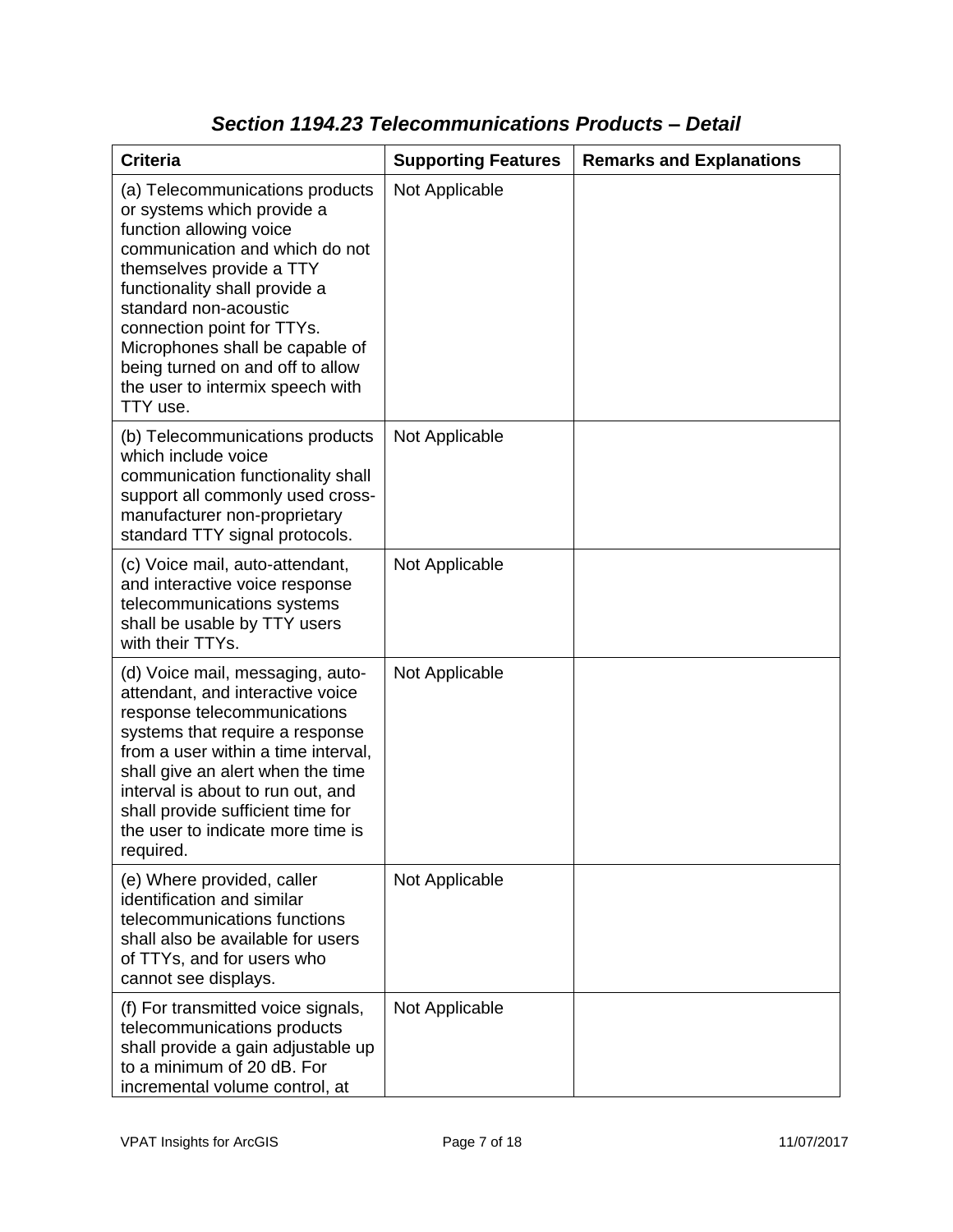| least one intermediate step of 12<br>dB of gain shall be provided.                                                                                                                                                                                                                                                                                                                                                                                                                                                   |                |  |
|----------------------------------------------------------------------------------------------------------------------------------------------------------------------------------------------------------------------------------------------------------------------------------------------------------------------------------------------------------------------------------------------------------------------------------------------------------------------------------------------------------------------|----------------|--|
| (g) If the telecommunications<br>product allows a user to adjust<br>the receive volume, a function<br>shall be provided to automatically<br>reset the volume to the default<br>level after every use.                                                                                                                                                                                                                                                                                                                | Not Applicable |  |
| (h) Where a telecommunications<br>product delivers output by an<br>audio transducer which is<br>normally held up to the ear, a<br>means for effective magnetic<br>wireless coupling to hearing<br>technologies shall be provided.                                                                                                                                                                                                                                                                                    | Not Applicable |  |
| (i) Interference to hearing<br>technologies (including hearing<br>aids, cochlear implants, and<br>assistive listening devices) shall<br>be reduced to the lowest possible<br>level that allows a user of hearing<br>technologies to utilize the<br>telecommunications product.                                                                                                                                                                                                                                       | Not Applicable |  |
| (i) Products that transmit or<br>conduct information or<br>communication, shall pass<br>through cross-manufacturer, non-<br>proprietary, industry-standard<br>codes, translation protocols,<br>formats or other information<br>necessary to provide the<br>information or communication in<br>a usable format. Technologies<br>which use encoding, signal<br>compression, format<br>transformation, or similar<br>techniques shall not remove<br>information needed for access or<br>shall restore it upon delivery. | Not Applicable |  |
| (k)(1) Products which have<br>mechanically operated controls<br>or keys shall comply with the<br>following: Controls and Keys<br>shall be tactilely discernible<br>without activating the controls or<br>keys.                                                                                                                                                                                                                                                                                                       | Not Applicable |  |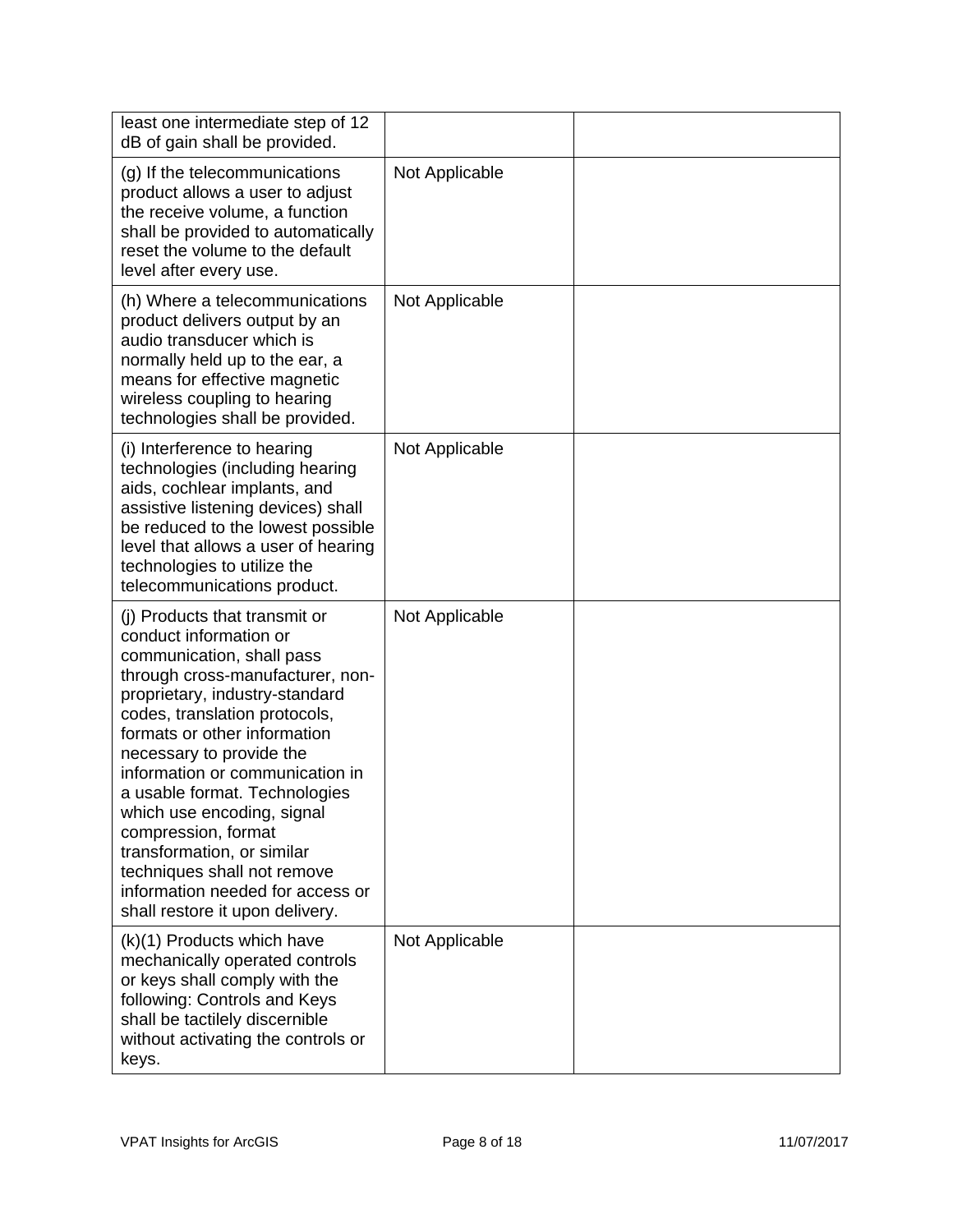| $(k)(2)$ Products which have<br>mechanically operated controls<br>or keys shall comply with the<br>following: Controls and Keys<br>shall be operable with one hand<br>and shall not require tight<br>grasping, pinching, twisting of the<br>wrist. The force required to<br>activate controls and keys shall<br>be 5 lbs. (22.2N) maximum. |                |  |
|--------------------------------------------------------------------------------------------------------------------------------------------------------------------------------------------------------------------------------------------------------------------------------------------------------------------------------------------|----------------|--|
| (k)(3) Products which have<br>mechanically operated controls<br>or keys shall comply with the<br>following: If key repeat is<br>supported, the delay before<br>repeat shall be adjustable to at<br>least 2 seconds. Key repeat rate<br>shall be adjustable to 2 seconds<br>per character.                                                  | Not Applicable |  |
| $(k)(4)$ Products which have<br>mechanically operated controls<br>or keys shall comply with the<br>following: The status of all locking<br>or toggle controls or keys shall be<br>visually discernible, and<br>discernible either through touch<br>or sound.                                                                               | Not Applicable |  |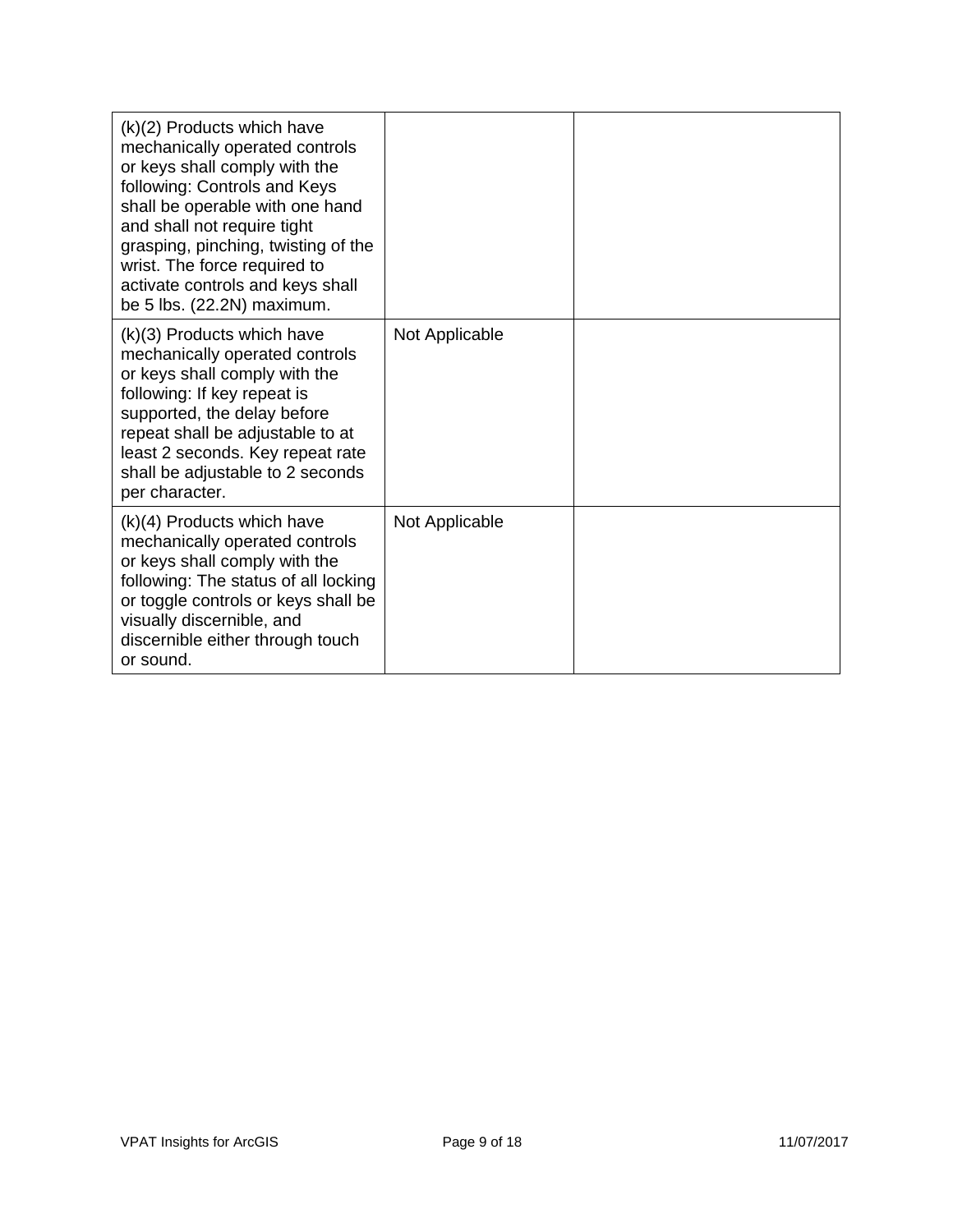| <b>Criteria</b>                                                                                                                                                                                                                                                                                                                                                                                                                                                                                                                                                                                                                                                                                                                                                                                                                                                                                                                                                           | <b>Supporting Features</b> | <b>Remarks and Explanations</b> |
|---------------------------------------------------------------------------------------------------------------------------------------------------------------------------------------------------------------------------------------------------------------------------------------------------------------------------------------------------------------------------------------------------------------------------------------------------------------------------------------------------------------------------------------------------------------------------------------------------------------------------------------------------------------------------------------------------------------------------------------------------------------------------------------------------------------------------------------------------------------------------------------------------------------------------------------------------------------------------|----------------------------|---------------------------------|
| a) All analog television displays<br>13 inches and larger, and<br>computer equipment that<br>includes analog television<br>receiver or display circuitry, shall<br>be equipped with caption<br>decoder circuitry which<br>appropriately receives, decodes,<br>and displays closed captions<br>from broadcast, cable, videotape,<br>and DVD signals. As soon as<br>practicable, but not later than<br>July 1, 2002, widescreen digital<br>television (DTV) displays<br>measuring at least 7.8 inches<br>vertically, DTV sets with<br>conventional displays measuring<br>at least 13 inches vertically, and<br>stand-alone DTV tuners, whether<br>or not they are marketed with<br>display screens, and computer<br>equipment that includes DTV<br>receiver or display circuitry, shall<br>be equipped with caption<br>decoder circuitry which<br>appropriately receives, decodes,<br>and displays closed captions<br>from broadcast, cable, videotape,<br>and DVD signals. | Not Applicable             |                                 |
| (b) Television tuners, including<br>tuner cards for use in computers,<br>shall be equipped with secondary<br>audio program playback circuitry.                                                                                                                                                                                                                                                                                                                                                                                                                                                                                                                                                                                                                                                                                                                                                                                                                            | Not Applicable             |                                 |
| (c) All training and informational<br>video and multimedia productions<br>which support the agency's<br>mission, regardless of format,<br>that contain speech or other<br>audio information necessary for<br>the comprehension of the<br>content, shall be open or closed<br>captioned.                                                                                                                                                                                                                                                                                                                                                                                                                                                                                                                                                                                                                                                                                   | Not Applicable             |                                 |
| (d) All training and informational<br>video and multimedia productions<br>which support the agency's<br>mission, regardless of format,                                                                                                                                                                                                                                                                                                                                                                                                                                                                                                                                                                                                                                                                                                                                                                                                                                    | Not Applicable             |                                 |

#### *Section 1194.24 Video and Multi-media Products – Detail*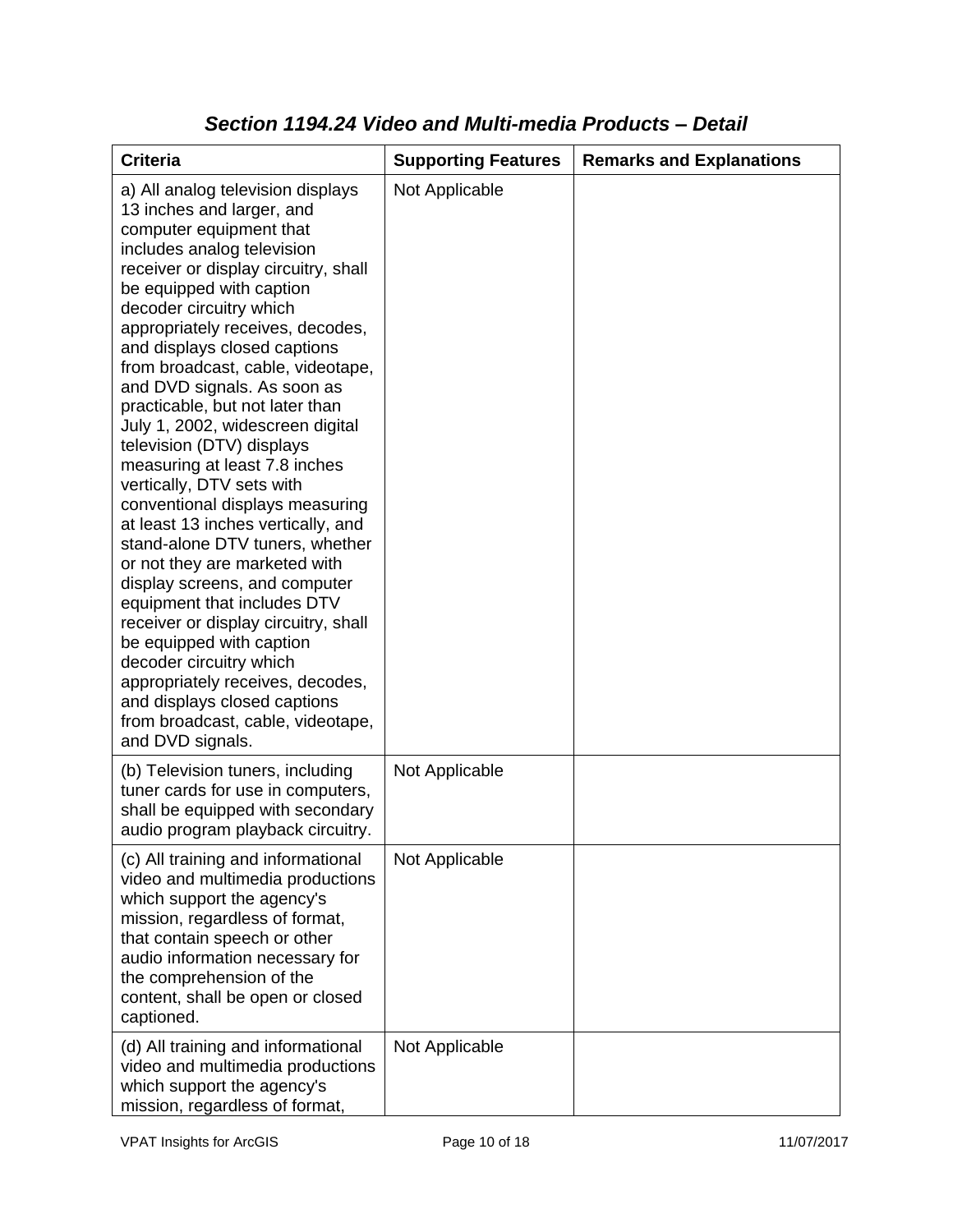| that contain visual information<br>necessary for the comprehension<br>of the content, shall be audio<br>described.                    |                |  |
|---------------------------------------------------------------------------------------------------------------------------------------|----------------|--|
| (e) Display or presentation of<br>alternate text presentation or<br>audio descriptions shall be user-<br>selectable unless permanent. | Not Applicable |  |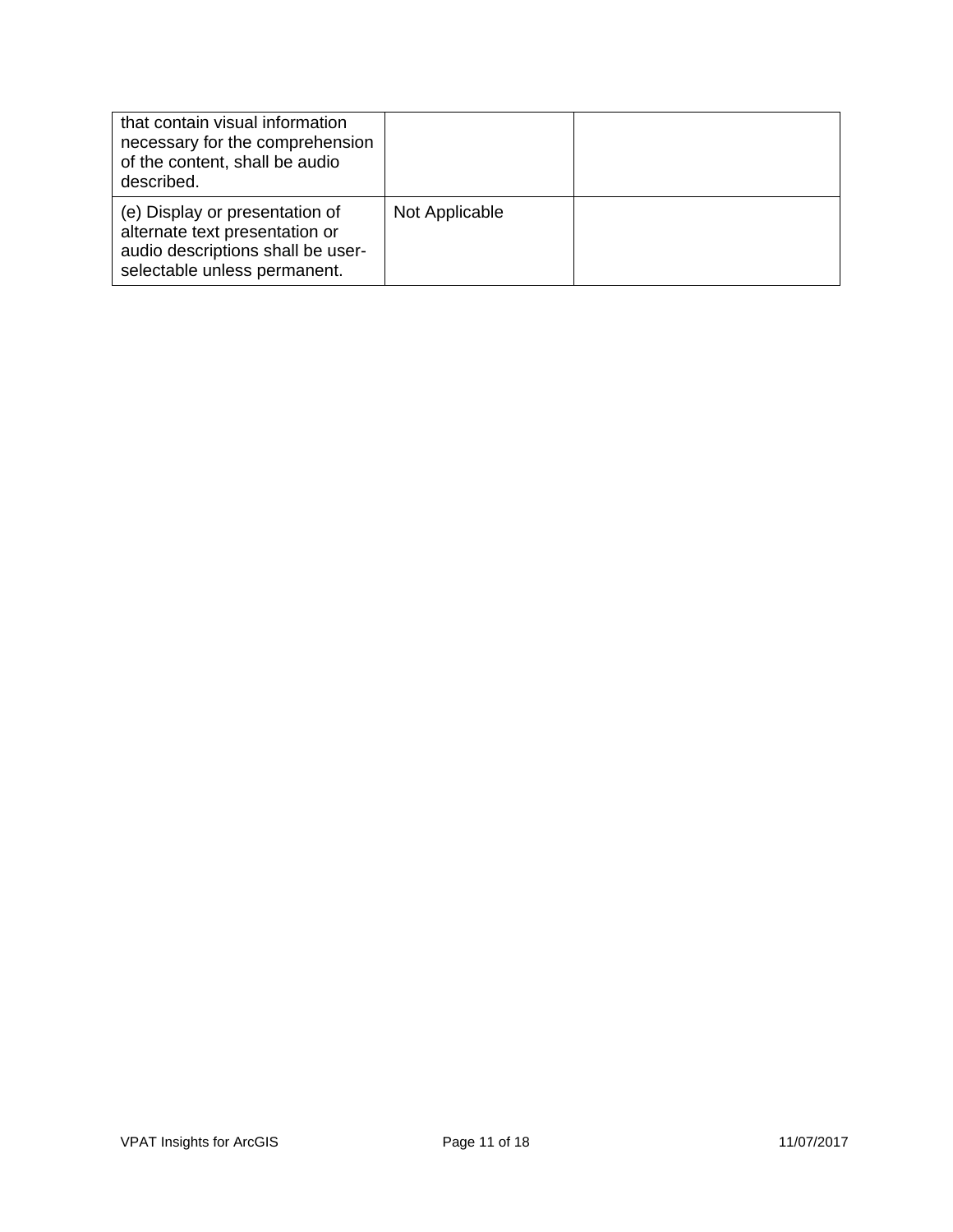# *Section 1194.25 Self-Contained, Closed Products – Detail*

| <b>Criteria</b>                                                                                                                                                                                                                                                                                                                                                                   | <b>Supporting Features</b> | <b>Remarks and Explanations</b> |
|-----------------------------------------------------------------------------------------------------------------------------------------------------------------------------------------------------------------------------------------------------------------------------------------------------------------------------------------------------------------------------------|----------------------------|---------------------------------|
| (a) Self contained products shall<br>be usable by people with<br>disabilities without requiring an<br>end-user to attach Assistive<br>Technology to the product.<br>Personal headsets for private<br>listening are not Assistive<br>Technology.                                                                                                                                   | Not Applicable             |                                 |
| (b) When a timed response is<br>required, the user shall be alerted<br>and given sufficient time to<br>indicate more time is required.                                                                                                                                                                                                                                            | Not Applicable             |                                 |
| (c) Where a product utilizes<br>touchscreens or contact-sensitive<br>controls, an input method shall<br>be provided that complies with<br>§1194.23 (k) (1) through (4).                                                                                                                                                                                                           | Not Applicable             |                                 |
| (d) When biometric forms of user<br>identification or control are used,<br>an alternative form of<br>identification or activation, which<br>does not require the user to<br>possess particular biological<br>characteristics, shall also be<br>provided.                                                                                                                          | Not Applicable             |                                 |
| (e) When products provide<br>auditory output, the audio signal<br>shall be provided at a standard<br>signal level through an industry<br>standard connector that will allow<br>for private listening. The product<br>must provide the ability to<br>interrupt, pause, and restart the<br>audio at any time.                                                                       | Not Applicable             |                                 |
| (f) When products deliver voice<br>output in a public area,<br>incremental volume control shall<br>be provided with output<br>amplification up to a level of at<br>least 65 dB. Where the ambient<br>noise level of the environment is<br>above 45 dB, a volume gain of at<br>least 20 dB above the ambient<br>level shall be user selectable. A<br>function shall be provided to | Not Applicable             |                                 |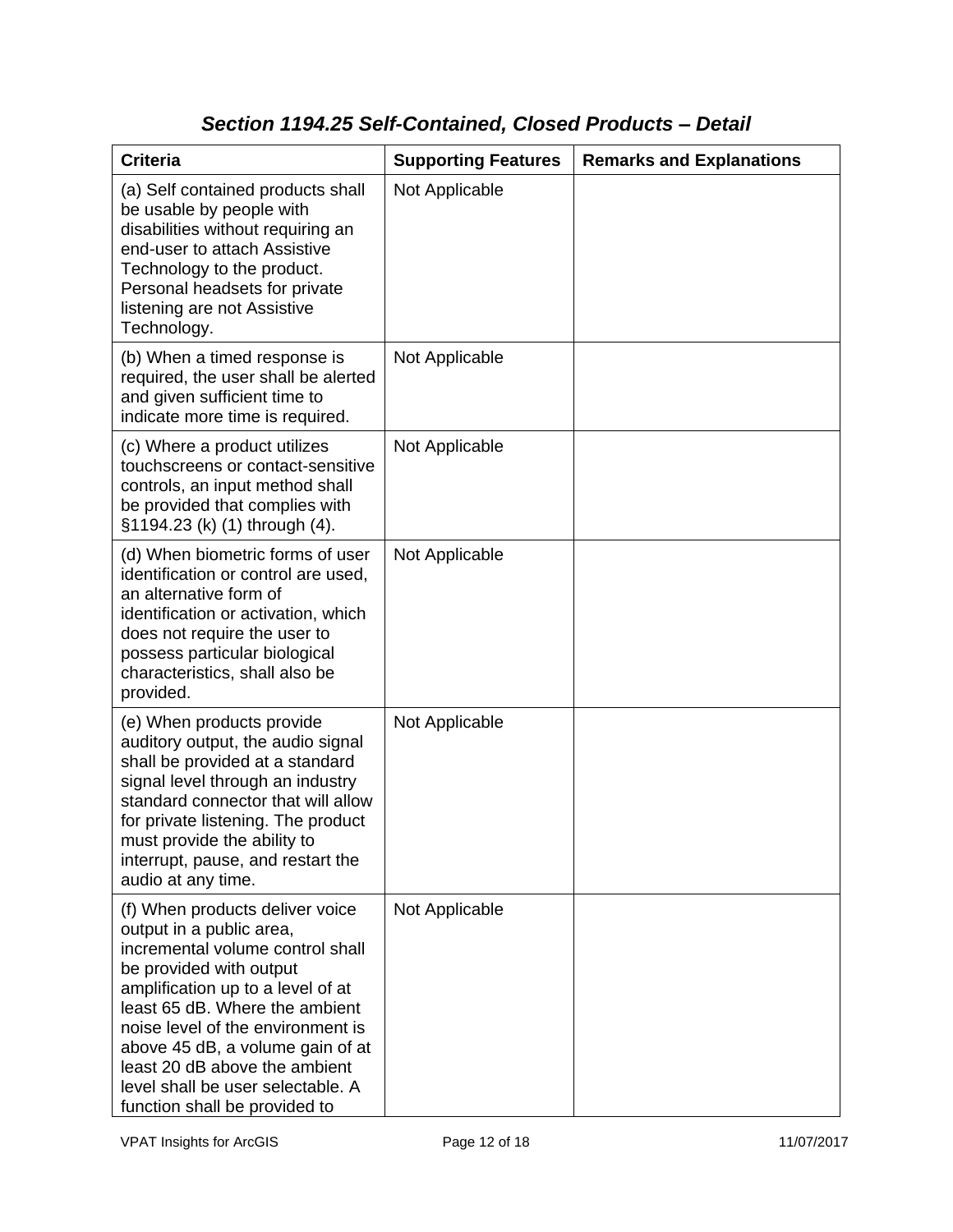| automatically reset the volume to<br>the default level after every use.                                                                                                                                                                                                                                                                                                                                                                                                                                                                                                           |                |  |
|-----------------------------------------------------------------------------------------------------------------------------------------------------------------------------------------------------------------------------------------------------------------------------------------------------------------------------------------------------------------------------------------------------------------------------------------------------------------------------------------------------------------------------------------------------------------------------------|----------------|--|
| (g) Color coding shall not be<br>used as the only means of<br>conveying information, indicating<br>an action, prompting a response,<br>or distinguishing a visual<br>element.                                                                                                                                                                                                                                                                                                                                                                                                     | Not Applicable |  |
| (h) When a product permits a<br>user to adjust color and contrast<br>settings, a range of color<br>selections capable of producing a<br>variety of contrast levels shall be<br>provided.                                                                                                                                                                                                                                                                                                                                                                                          | Not Applicable |  |
| (i) Products shall be designed to<br>avoid causing the screen to<br>flicker with a frequency greater<br>than 2 Hz and lower than 55 Hz.                                                                                                                                                                                                                                                                                                                                                                                                                                           | Not Applicable |  |
| (j) (1) Products which are<br>freestanding, non-portable, and<br>intended to be used in one<br>location and which have operable<br>controls shall comply with the<br>following: The position of any<br>operable control shall be<br>determined with respect to a<br>vertical plane, which is 48 inches<br>in length, centered on the<br>operable control, and at the<br>maximum protrusion of the<br>product within the 48 inch length<br>on products which are<br>freestanding, non-portable, and<br>intended to be used in one<br>location and which have operable<br>controls. | Not Applicable |  |
| $(i)(2)$ Products which are<br>freestanding, non-portable, and<br>intended to be used in one<br>location and which have operable<br>controls shall comply with the<br>following: Where any operable<br>control is 10 inches or less<br>behind the reference plane, the<br>height shall be 54 inches<br>maximum and 15 inches<br>minimum above the floor.                                                                                                                                                                                                                          | Not Applicable |  |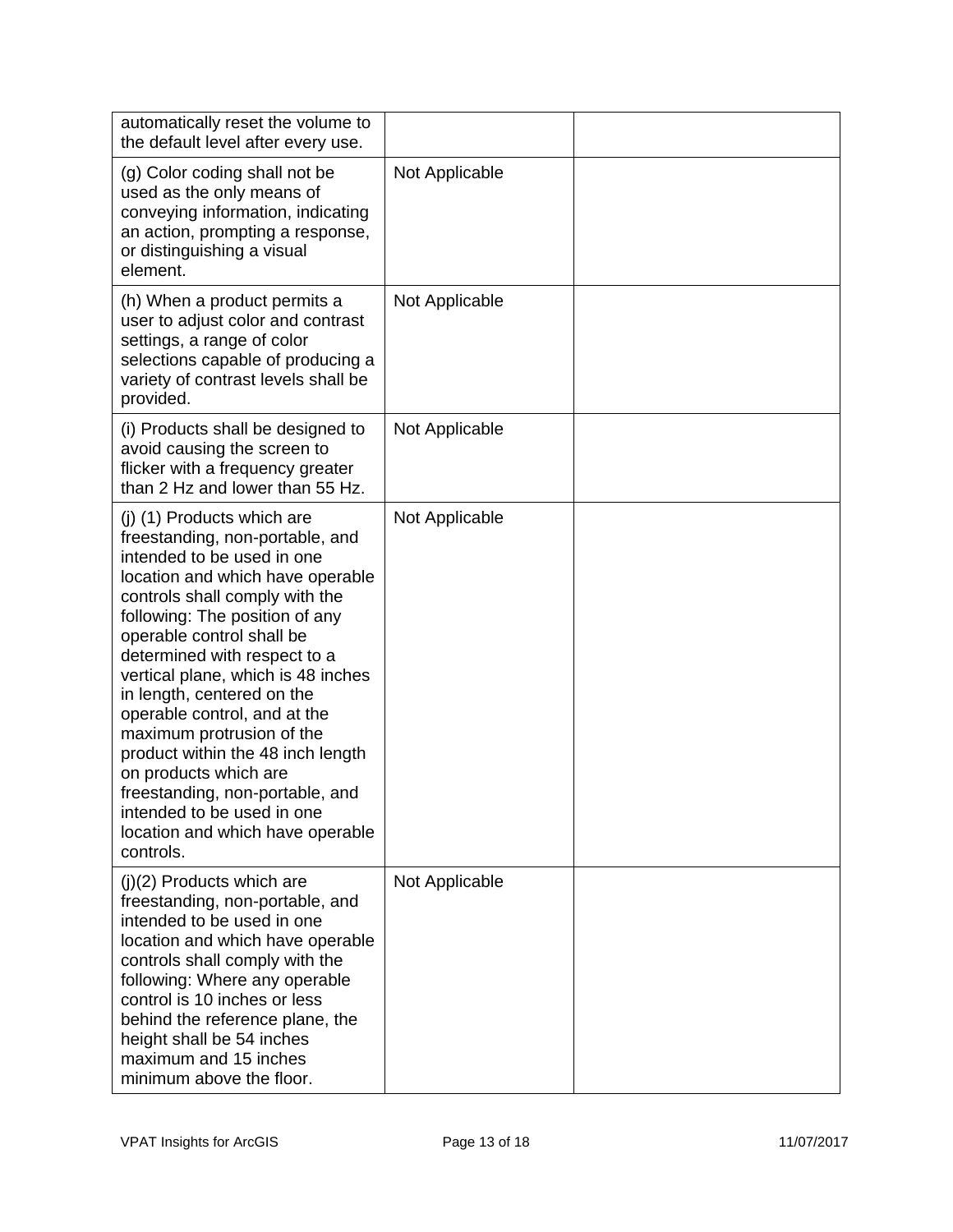| $(i)(3)$ Products which are<br>freestanding, non-portable, and<br>intended to be used in one<br>location and which have operable<br>controls shall comply with the<br>following: Where any operable<br>control is more than 10 inches<br>and not more than 24 inches<br>behind the reference plane, the<br>height shall be 46 inches<br>maximum and 15 inches<br>minimum above the floor. | Not Applicable |  |
|-------------------------------------------------------------------------------------------------------------------------------------------------------------------------------------------------------------------------------------------------------------------------------------------------------------------------------------------------------------------------------------------|----------------|--|
| $(j)(4)$ Products which are<br>freestanding, non-portable, and<br>intended to be used in one<br>location and which have operable<br>controls shall comply with the<br>following: Operable controls shall<br>not be more than 24 inches<br>behind the reference plane.                                                                                                                     | Not Applicable |  |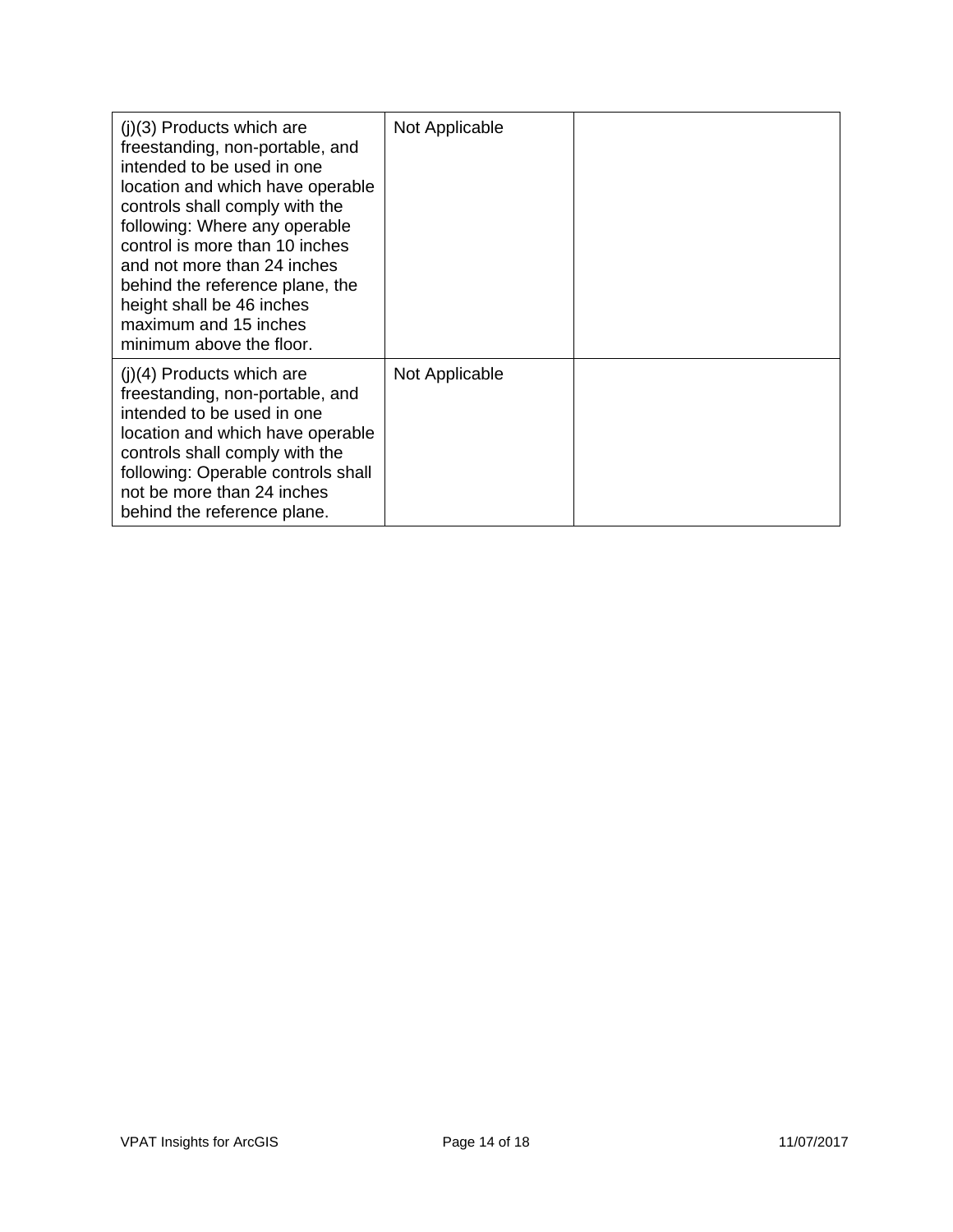| <b>Criteria</b>                                                                                                                                                                                                                                          | <b>Supporting Features</b> | <b>Remarks and Explanations</b> |
|----------------------------------------------------------------------------------------------------------------------------------------------------------------------------------------------------------------------------------------------------------|----------------------------|---------------------------------|
| (a) All mechanically operated<br>controls and keys shall comply<br>with §1194.23 (k) (1) through (4).                                                                                                                                                    | Not Applicable             |                                 |
| (b) If a product utilizes<br>touchscreens or touch-operated<br>controls, an input method shall<br>be provided that complies with<br>§1194.23 (k) (1) through (4).                                                                                        | Not Applicable             |                                 |
| (c) When biometric forms of user<br>identification or control are used,<br>an alternative form of<br>identification or activation, which<br>does not require the user to<br>possess particular biological<br>characteristics, shall also be<br>provided. | Not Applicable             |                                 |
| (d) Where provided, at least one<br>of each type of expansion slots,<br>ports and connectors shall<br>comply with publicly available<br>industry standards.                                                                                              | Not Applicable             |                                 |

# *Section 1194.26 Desktop and Portable Computers – Detail*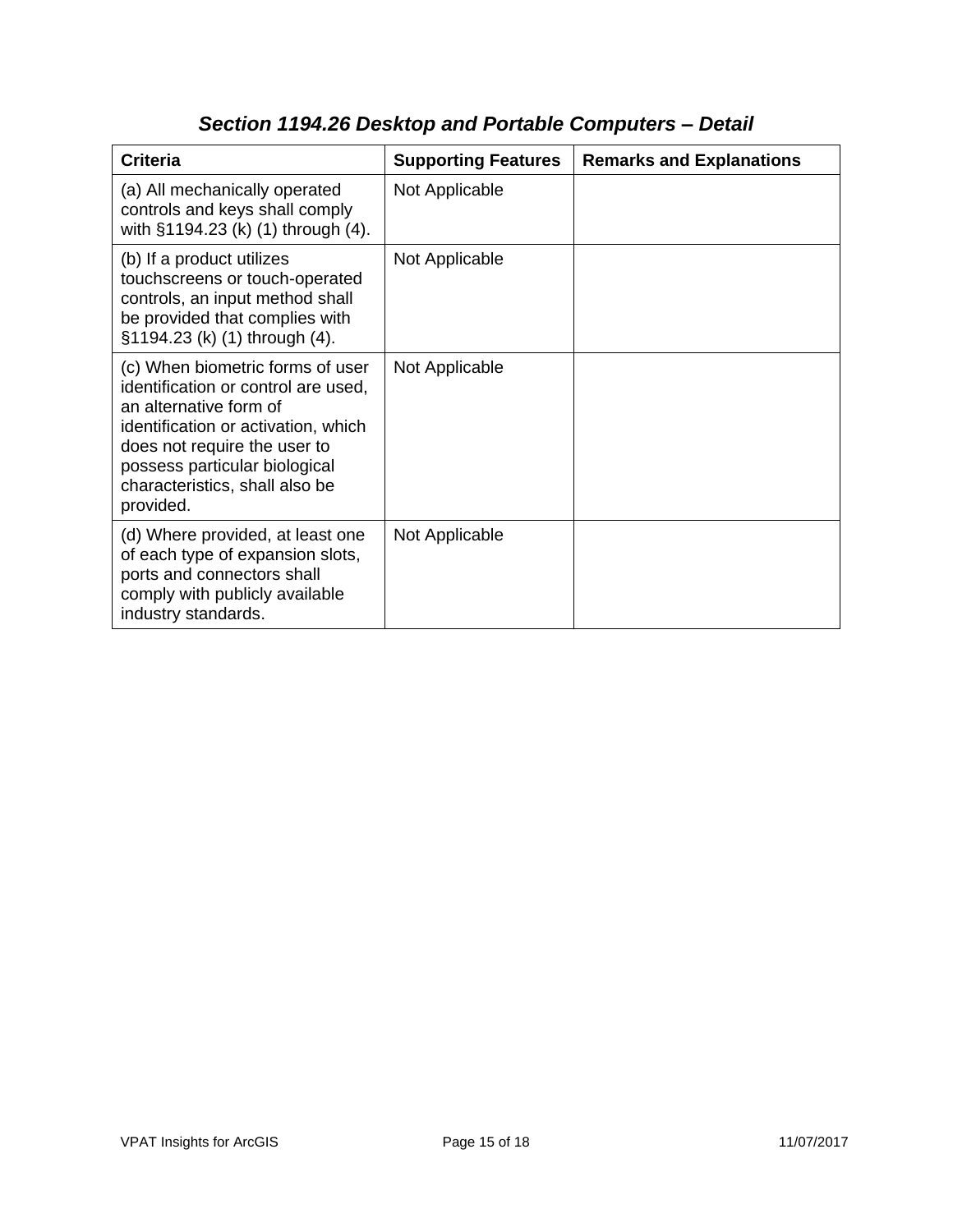| <b>Criteria</b>                                                                                                                                                                                                                                                                                                                        | <b>Supporting Features</b>                                           | <b>Remarks and Explanations</b>                                                                                                                                                                                                                                                                                                                                                                                                                                                                                                                                                                               |
|----------------------------------------------------------------------------------------------------------------------------------------------------------------------------------------------------------------------------------------------------------------------------------------------------------------------------------------|----------------------------------------------------------------------|---------------------------------------------------------------------------------------------------------------------------------------------------------------------------------------------------------------------------------------------------------------------------------------------------------------------------------------------------------------------------------------------------------------------------------------------------------------------------------------------------------------------------------------------------------------------------------------------------------------|
| (a) At least one mode of<br>operation and information<br>retrieval that does not require<br>user vision shall be provided, or<br>support for Assistive Technology<br>used by people who are blind or<br>visually impaired shall be<br>provided.                                                                                        | Supports when<br>combined with<br>compatible Assistive<br>Technology | Insights for ArcGIS can provide<br>popups that can contain HTML<br>information that may be read by<br>Assistive Technology. However,<br>the nature of Insights for ArcGIS<br>to allow users to explore<br>information around the entire<br>globe can mean that the user<br>needs to be able to visually<br>identify a feature for which the<br>popup is needed.<br>Note: Insights for ArcGIS is<br>geographic information system<br>(GIS) technology that captures,<br>manages, and analyzes data<br>through digital maps. Some<br>aspects of a map or of GIS<br>software are inherently<br>visual/graphical. |
| (b) At least one mode of<br>operation and information<br>retrieval that does not require<br>visual acuity greater than 20/70<br>shall be provided in audio and<br>enlarged print output working<br>together or independently, or<br>support for Assistive Technology<br>used by people who are visually<br>impaired shall be provided. | Supports when<br>combined with<br>compatible Assistive<br>Technology | Insights for ArcGIS can be used<br>with 3 <sup>rd</sup> party tools to magnify<br>the screen or print output.                                                                                                                                                                                                                                                                                                                                                                                                                                                                                                 |
| (c) At least one mode of<br>operation and information<br>retrieval that does not require<br>user hearing shall be provided, or<br>support for Assistive Technology<br>used by people who are deaf or<br>hard of hearing shall be provided.                                                                                             | Not Applicable                                                       | There is no reliance on hearing<br>to operate.                                                                                                                                                                                                                                                                                                                                                                                                                                                                                                                                                                |
| (d) Where audio information is<br>important for the use of a<br>product, at least one mode of<br>operation and information<br>retrieval shall be provided in an<br>enhanced auditory fashion, or<br>support for assistive hearing<br>devices shall be provided.                                                                        | Not Applicable                                                       | There is no reliance on hearing<br>to operate.                                                                                                                                                                                                                                                                                                                                                                                                                                                                                                                                                                |

*Section 1194.31 Functional Performance Criteria – Detail*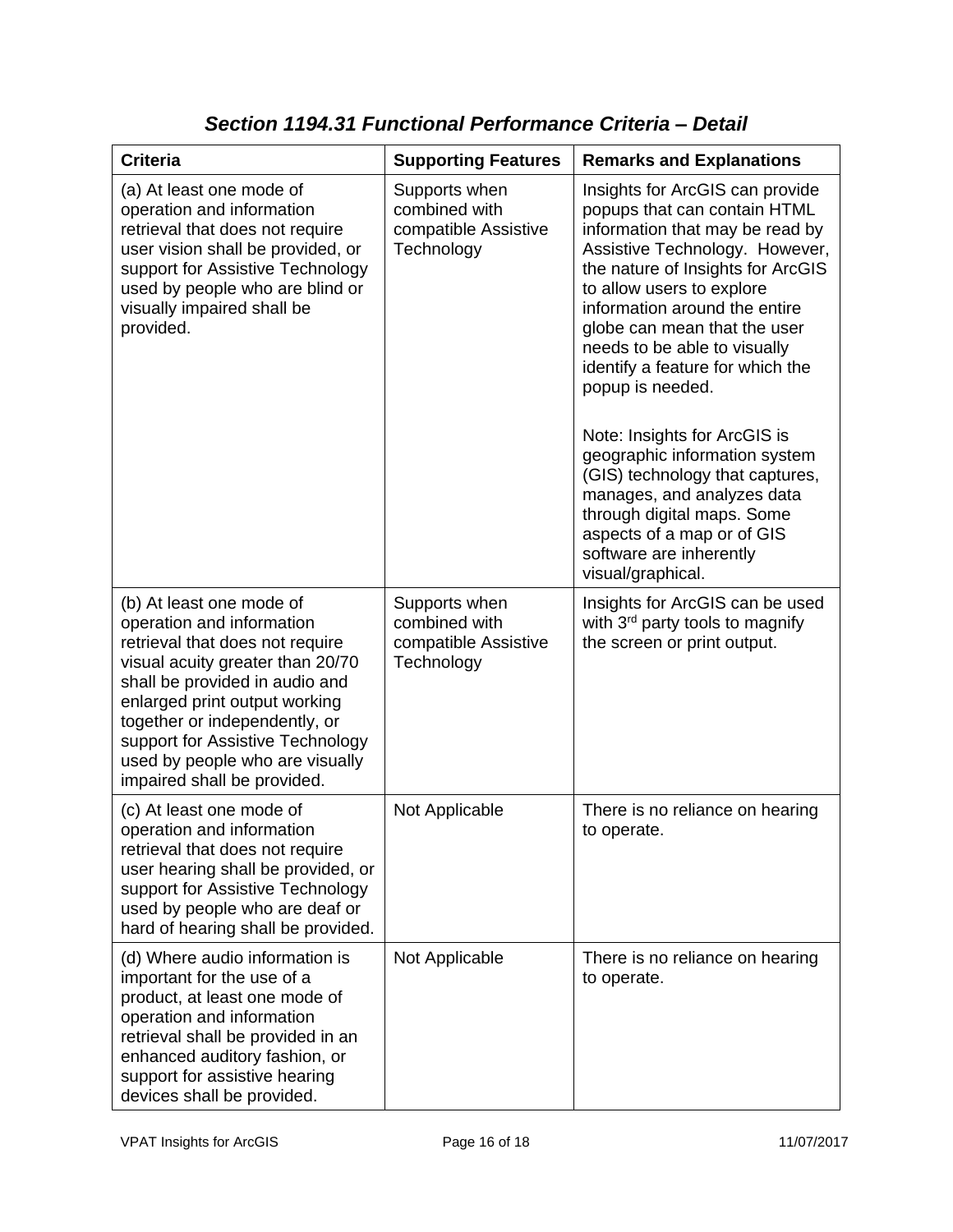| (e) At least one mode of<br>operation and information<br>retrieval that does not require<br>user speech shall be provided, or<br>support for Assistive Technology<br>used by people with disabilities<br>shall be provided. | Supports        | There is no reliance on speech<br>to operate.                                                                                                                                                                               |
|-----------------------------------------------------------------------------------------------------------------------------------------------------------------------------------------------------------------------------|-----------------|-----------------------------------------------------------------------------------------------------------------------------------------------------------------------------------------------------------------------------|
| (f) At least one mode of operation<br>and information retrieval that<br>does not require fine motor<br>control or simultaneous actions<br>and that is operable with limited<br>reach and strength shall be<br>provided.     | <b>Supports</b> | Operation and information<br>retrieval is dependent on<br>operating system settings and<br>configurations. The software<br>supports operating systems and<br>configurations designed to assist<br>users with accessibility. |